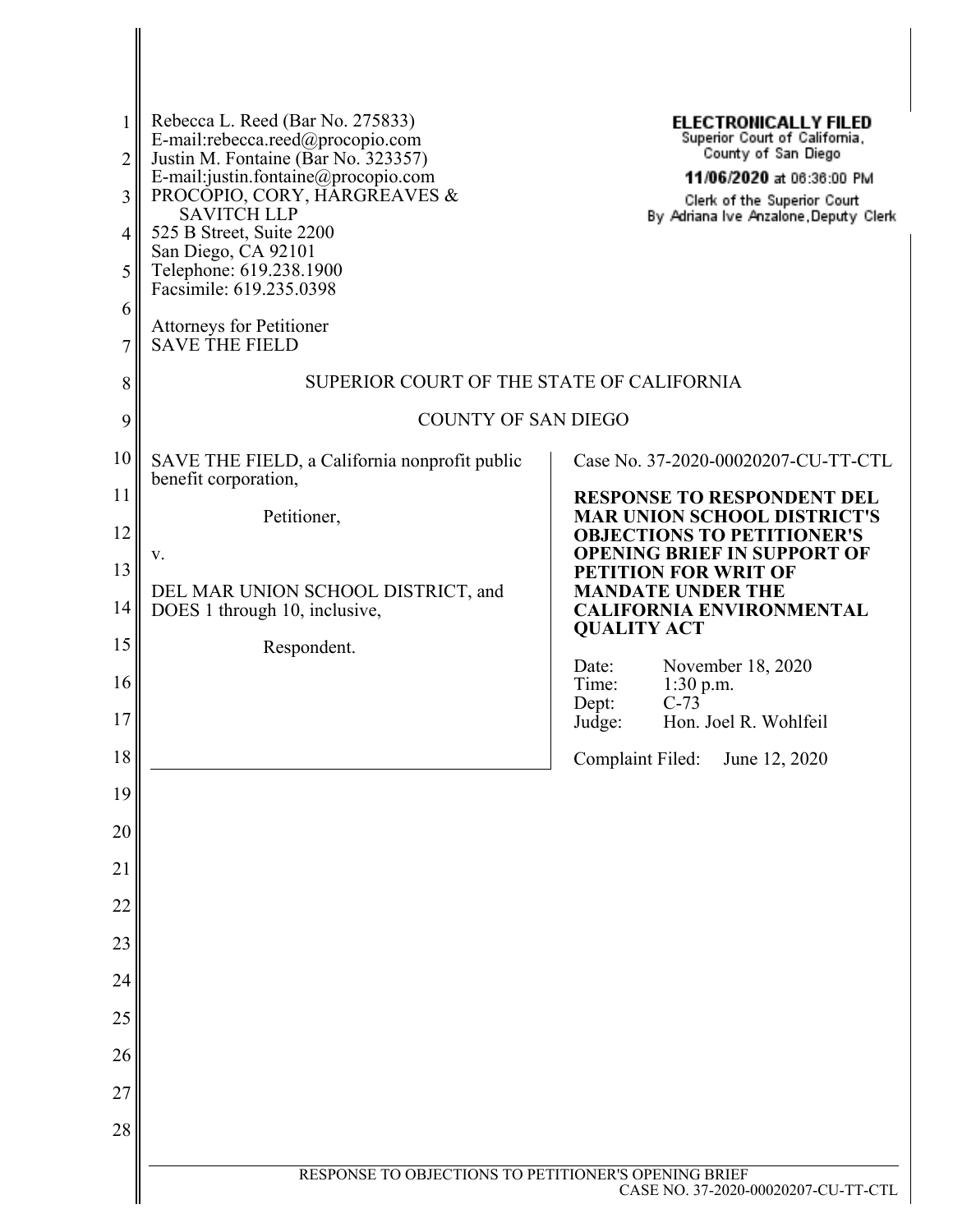1 2 3 4 5 6 Petitioner Save the Field respectfully submits the following Response to Respondent Del Mar Union School District's (the "District" or "Respondent") Objections to Petitioner's Opening Brief in Support of Petition for Writ of Mandate under the California Environmental Quality Act (the "Opening Brief"). Respondent objects to three arguments raised in the Opening Brief, alleging that those arguments were not adequately raised in the Petition. Such objections are without merit and must be overruled.

7 8 9 10 11 12 First, the Opening Brief raises issues that were discussed in the Petition with enough specificity to give Respondent notice of the claims Petitioner intended to raise. The Petition expressly alleges that the Project will have adverse impacts to biological resources  $(\S$  D(3)), land use and planning, specifically that the IS/MND "did not consider whether the Rebuild Project conflicts with the City's General Plan, specific plan, and local coastal program,"  $(\S D(6))$ , and that the IS/MND fails to adequately address the Project's impacts on transportation  $(\S D(9))$ .

13 14 15 16 17 18 19 20 21 22 Notably, all of the claims raised in the Petition and Opening Brief were raised as part of the administrative process before filing this action. Respondent does not allege that Petitioner failed to exhaust administrative remedies with respect to any of its arguments. Accordingly, Respondent has had notice of all the claims and has not suffered any prejudice, even if the arguments were not expressly raised in the Petition. (See, e.g., *Buxbom v. Smith* (1944) 23 Cal.2d 535, 542 [stating, "matter of pleading becomes unimportant when a case is fairly tried upon the merits and under circumstances which indicate that nothing in the pleadings misled the unsuccessful litigant to his injury"]; *Menefee v. Oxnam* (1919) 42 Cal.App. 81, 96 ["The code requires not only a liberal construction, with a view to substantial justice between the parties, but also that the court shall disregard any effect in the pleadings which does not affect the substantial rights of the parties".

23

24 25 26 Further, the Parties expressly stipulated that the Opening Brief will serve as Petitioner's Statement of Issues under Public Resources Code section 21167.8. (ROA #27 [stating, "The Opening Brief will serve as Petitioner's Statement of Issues under Public Resources Code section 21167.8"].) Public Resource Code section 21167.8 provides in pertinent part,

- 27
- 28

2 Not later than 30 days from the date that notice of certification of the record of proceedings was filed and served in accordance with Section 21167.6, the petitioner or plaintiff shall file and serve on all other parties a statement of issues which the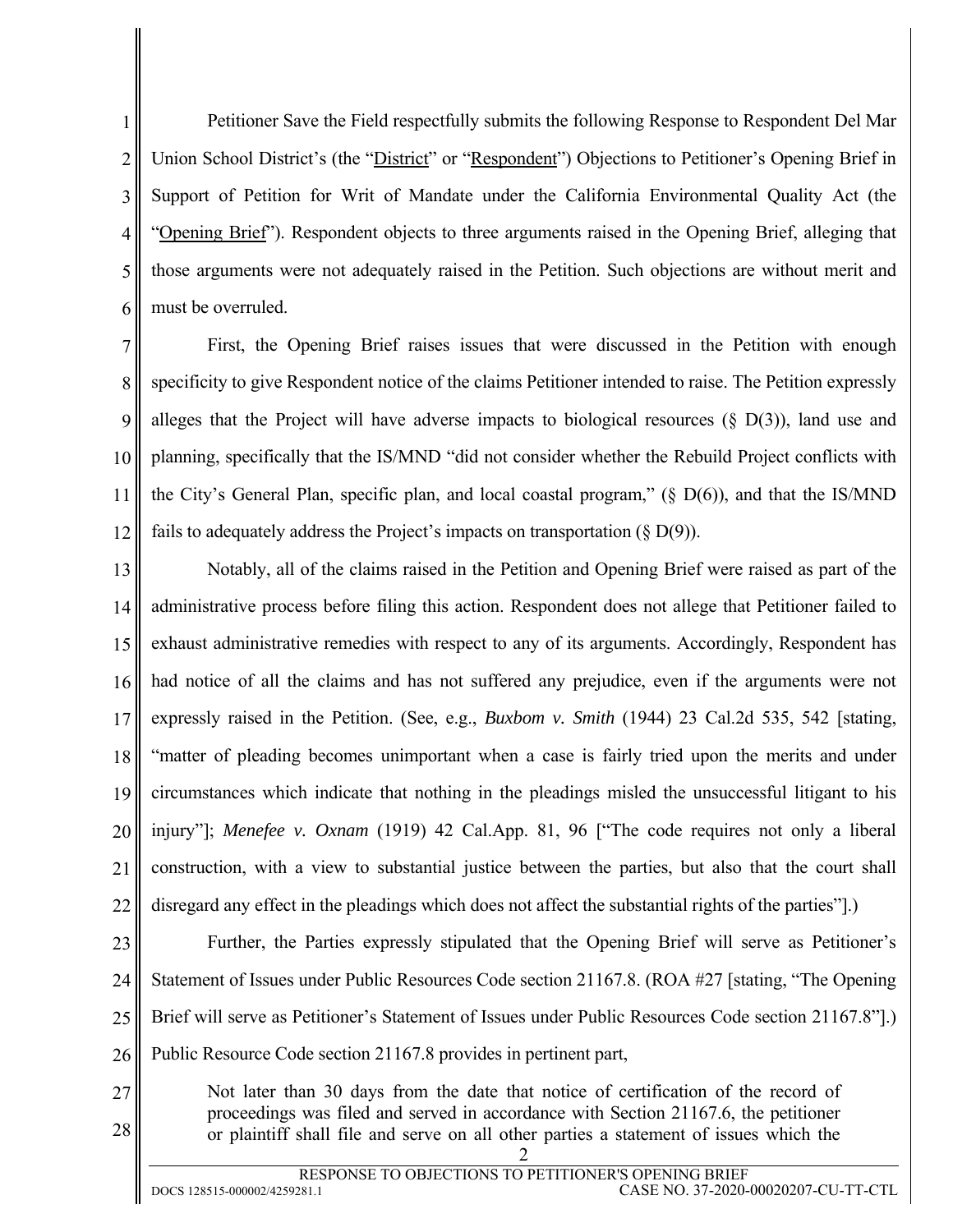| $\mathbf 1$ | petitioner or plaintiff intends to raise in any brief or at any hearing or trial.                         |                                                                                             |  |
|-------------|-----------------------------------------------------------------------------------------------------------|---------------------------------------------------------------------------------------------|--|
| 2           | (Pub. Resources Code, § 21167.8, subd. (f).)                                                              |                                                                                             |  |
| 3           | Under Public Resources Code section 21167.8, a petitioner is required to set forth the specific           |                                                                                             |  |
| 4           | issues it intends to raise after the final administrative record is certified. Respondent's objections    |                                                                                             |  |
| 5           | demand well beyond what is required under California's pleading standards—expecting Petitioner to         |                                                                                             |  |
| 6           | set forth each specific argument it intends to raise down to the species of plant at issue before the     |                                                                                             |  |
| 7           | certification of the administrative record. At most, the level of detail Respondent seeks is reserved for |                                                                                             |  |
| 8           | the Statement of Issues under Public Resources Code section 21167.8, which the parties stipulated         |                                                                                             |  |
| 9           | away from. Accordingly, Respondent's objections must be overruled.                                        |                                                                                             |  |
| 10          |                                                                                                           |                                                                                             |  |
| 11          |                                                                                                           |                                                                                             |  |
| 12          | DATED: November 6, 2020                                                                                   | PROCOPIO, CORY, HARGREAVES &                                                                |  |
| 13          |                                                                                                           | <b>SAVITCH LLP</b>                                                                          |  |
| 14          |                                                                                                           |                                                                                             |  |
| 15          |                                                                                                           | By:<br>Rebecca L. Reed                                                                      |  |
| 16          |                                                                                                           | Justin M. Fontaine<br><b>Attorneys for Petitioner</b><br><b>SAVE THE FIELD</b>              |  |
| 17          |                                                                                                           |                                                                                             |  |
| 18          |                                                                                                           |                                                                                             |  |
| 19          |                                                                                                           |                                                                                             |  |
| 20          |                                                                                                           |                                                                                             |  |
| 21          |                                                                                                           |                                                                                             |  |
| 22          |                                                                                                           |                                                                                             |  |
| 23          |                                                                                                           |                                                                                             |  |
| 24          |                                                                                                           |                                                                                             |  |
| 25          |                                                                                                           |                                                                                             |  |
| 26          |                                                                                                           |                                                                                             |  |
| 27          |                                                                                                           |                                                                                             |  |
| 28          |                                                                                                           | 3                                                                                           |  |
|             |                                                                                                           | RESPONSE TO OBJECTIONS TO PETITIONER'S OPENING BRIEF<br>CASE NO. 37-2020-00020207-CU-TT-CTL |  |
|             | DOCS 128515-000002/4259281.1                                                                              |                                                                                             |  |